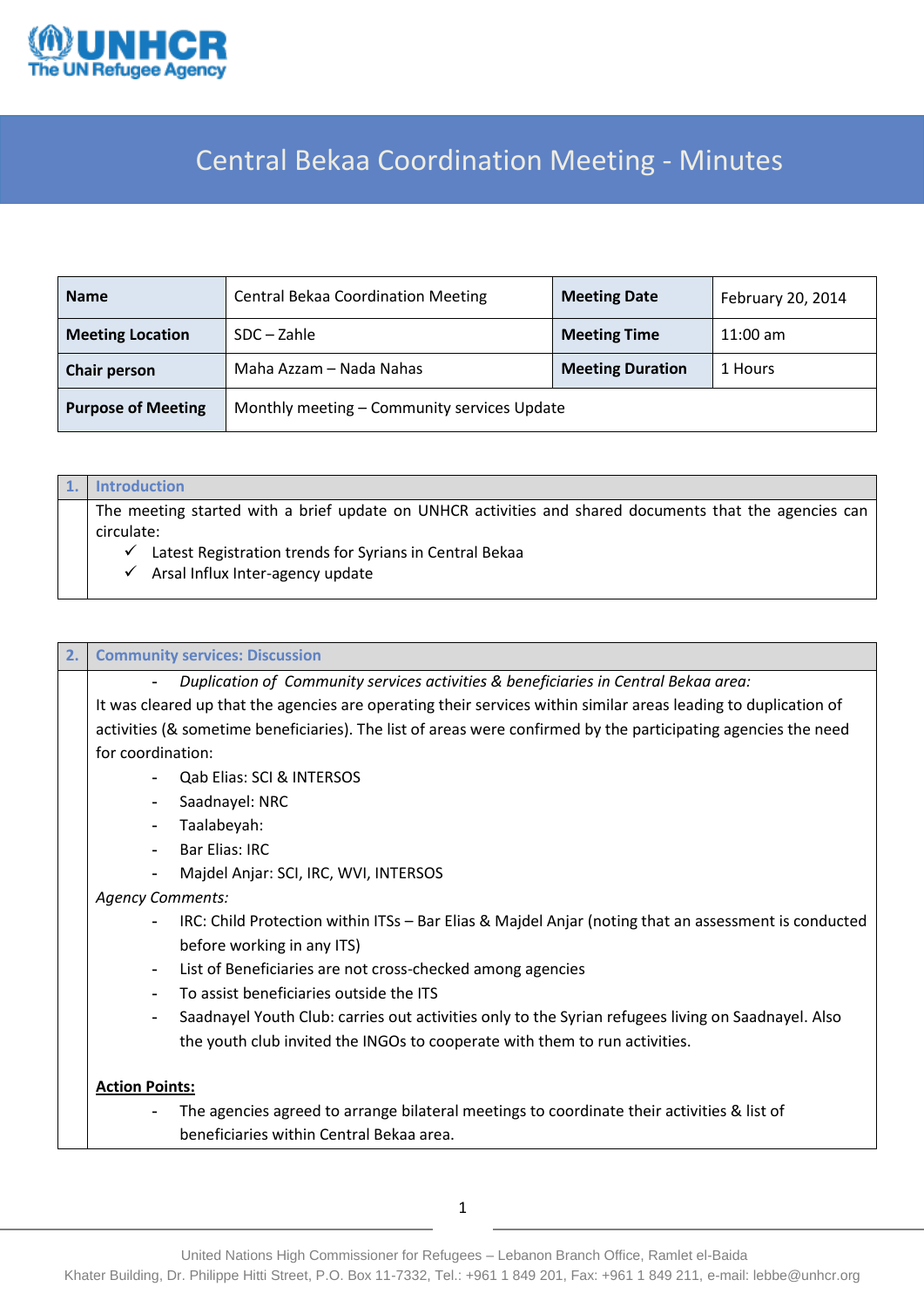

**3. Raised issues** 

|    | Referral System among the Local & International NGOs:                                                              |  |  |  |  |
|----|--------------------------------------------------------------------------------------------------------------------|--|--|--|--|
|    | The overall referral system is going smooth with a maximum time frame of $2 - 3$ weeks                             |  |  |  |  |
|    | NRC: referred cases of UNHCR (Protection / Detention), IRC (Protection), and IMC                                   |  |  |  |  |
|    | <b>SCI: Protection cases</b>                                                                                       |  |  |  |  |
|    | IRC: during assessment visits referring cases of winterization or NFI kits                                         |  |  |  |  |
|    | HI: referred cases to MedAir & SCI                                                                                 |  |  |  |  |
|    | Agencies comments:                                                                                                 |  |  |  |  |
|    | HI is not receiving any reply from IMC & ACF on referral cases                                                     |  |  |  |  |
|    | NRC cleared up that the Safety net hotline is always busy                                                          |  |  |  |  |
|    | All agencies emphasized that Hotlines are becoming a problem for the beneficiaries (always busy)<br>$\blacksquare$ |  |  |  |  |
|    | WFP requested from the agencies to share information on their services for the Field Monitors<br>٠                 |  |  |  |  |
|    | MedAir will start Health Clinic at the SDCs (details to be shared)                                                 |  |  |  |  |
|    | HI and WRF are coordinating to avoid duplication of their services                                                 |  |  |  |  |
|    |                                                                                                                    |  |  |  |  |
|    | <b>Action Points:</b>                                                                                              |  |  |  |  |
|    | Share the Inter-agency referral form<br>$\blacksquare$                                                             |  |  |  |  |
|    | The agencies agreed to share their contacts as an internal referral mechanism along with the Inter-                |  |  |  |  |
|    | agency form.                                                                                                       |  |  |  |  |
| 3. | <b>Raised issues</b>                                                                                               |  |  |  |  |
|    | Cross-check lists of beneficiaries among partners' community centers                                               |  |  |  |  |
|    | Lack of Winterization kits distribution                                                                            |  |  |  |  |
|    | Shortage of assistance for outside ITS                                                                             |  |  |  |  |
|    |                                                                                                                    |  |  |  |  |
| 6. | <b>Agreed points for Next Meeting</b>                                                                              |  |  |  |  |
|    |                                                                                                                    |  |  |  |  |
|    | Next meeting Agenda: Distribution & Shelter updates                                                                |  |  |  |  |
|    | Next meeting March 21st 2014 at 11:00am<br>$\bullet$                                                               |  |  |  |  |
|    |                                                                                                                    |  |  |  |  |
|    |                                                                                                                    |  |  |  |  |
|    |                                                                                                                    |  |  |  |  |
|    |                                                                                                                    |  |  |  |  |
|    |                                                                                                                    |  |  |  |  |

**-** Possibility to cross-check list of beneficiaries